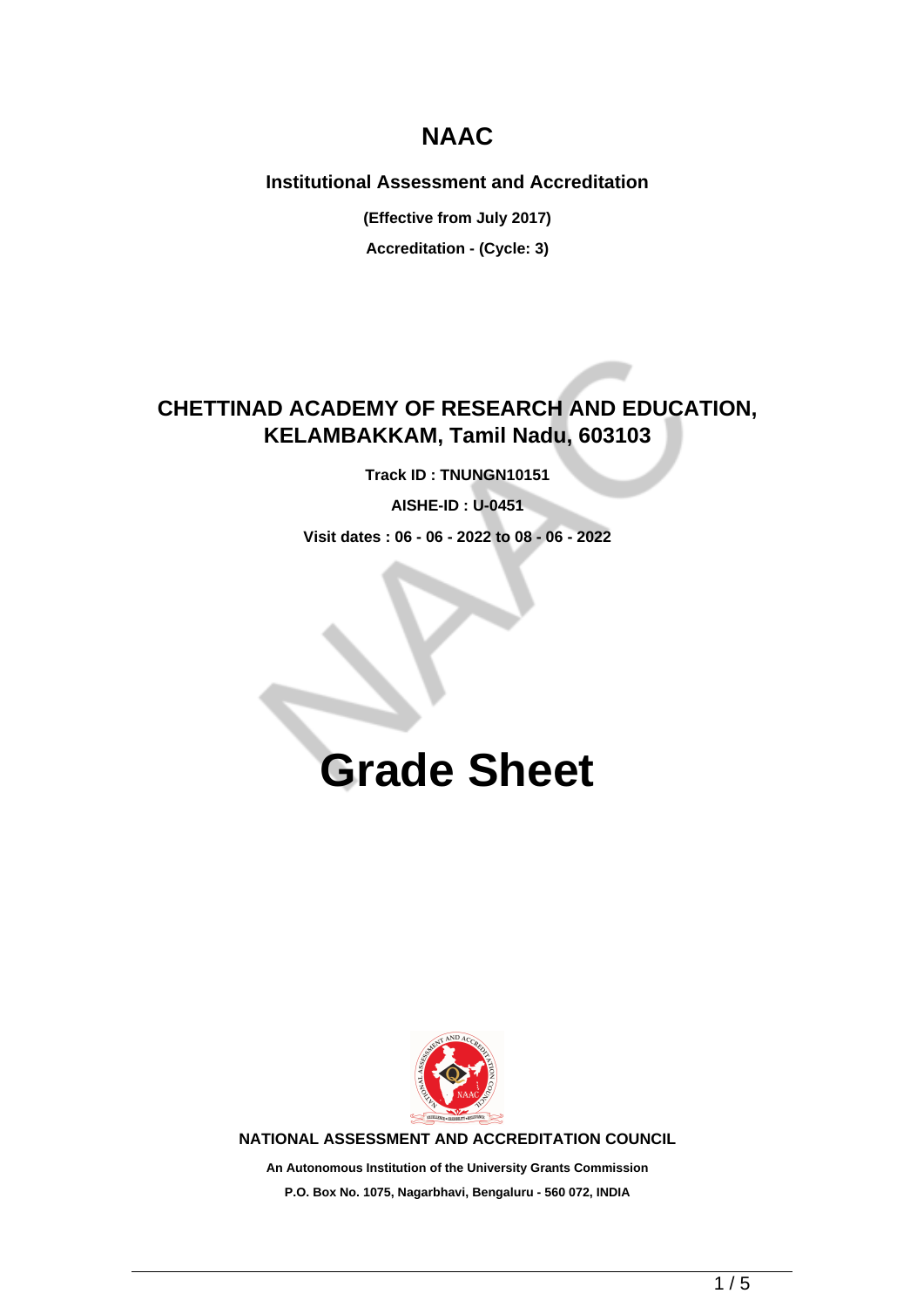**Name of the Institution: CHETTINAD ACADEMY OF RESEARCH AND EDUCATION Type of the Institution: Health Sciences University Dates of Visit: 06 - 06 - 2022 to 08 - 06 - 2022**

| <b>No</b>      | <b>Criteria</b>                                   | Weightage<br>$(W_i)$                             | <b>Criterion-wise</b><br>weighted Grade<br><b>Point</b><br>$(CrWGP_i)$ | <b>Criterion-</b><br>wise Grade<br><b>Point</b><br><b>Averages</b><br>(CrWGP <sub>i</sub><br>$IW_i$ |
|----------------|---------------------------------------------------|--------------------------------------------------|------------------------------------------------------------------------|-----------------------------------------------------------------------------------------------------|
| 1              | <b>Curricular Aspects</b>                         | 150                                              | 585                                                                    | 3.9                                                                                                 |
| $\overline{2}$ | Teaching-learning and<br>Evaluation               | 200                                              | 739                                                                    | 3.7                                                                                                 |
| 3              | Research, Innovations<br>and Extension            | 250                                              | 869                                                                    | 3.48                                                                                                |
| $\overline{4}$ | Infrastructure and<br><b>Learning Resources</b>   | 100                                              | 369                                                                    | 3.69                                                                                                |
| 5              | Student Support and<br>Progression                | 100                                              | 368                                                                    | 3.68                                                                                                |
| 6              | Governance, Leadership<br>and Management          | 100                                              | 377                                                                    | 3.77                                                                                                |
| $\overline{7}$ | Institutional Values and<br><b>Best Practices</b> | 100                                              | 400                                                                    | $\overline{4}$                                                                                      |
| <b>Total</b>   |                                                   | $\overline{7}$<br>$\sum (W_i) = 1000$<br>$i = 1$ | $\overline{7}$<br>$\sum$ (CrWGP) =<br>3707<br>$i = 1$                  | 3.71                                                                                                |

 $\overline{7}$  $\overline{7}$ **Institutional = = 3707 /1000 = 3.71 CGPA**  $i = 1$  $i = 1$ 

**Grade: A++**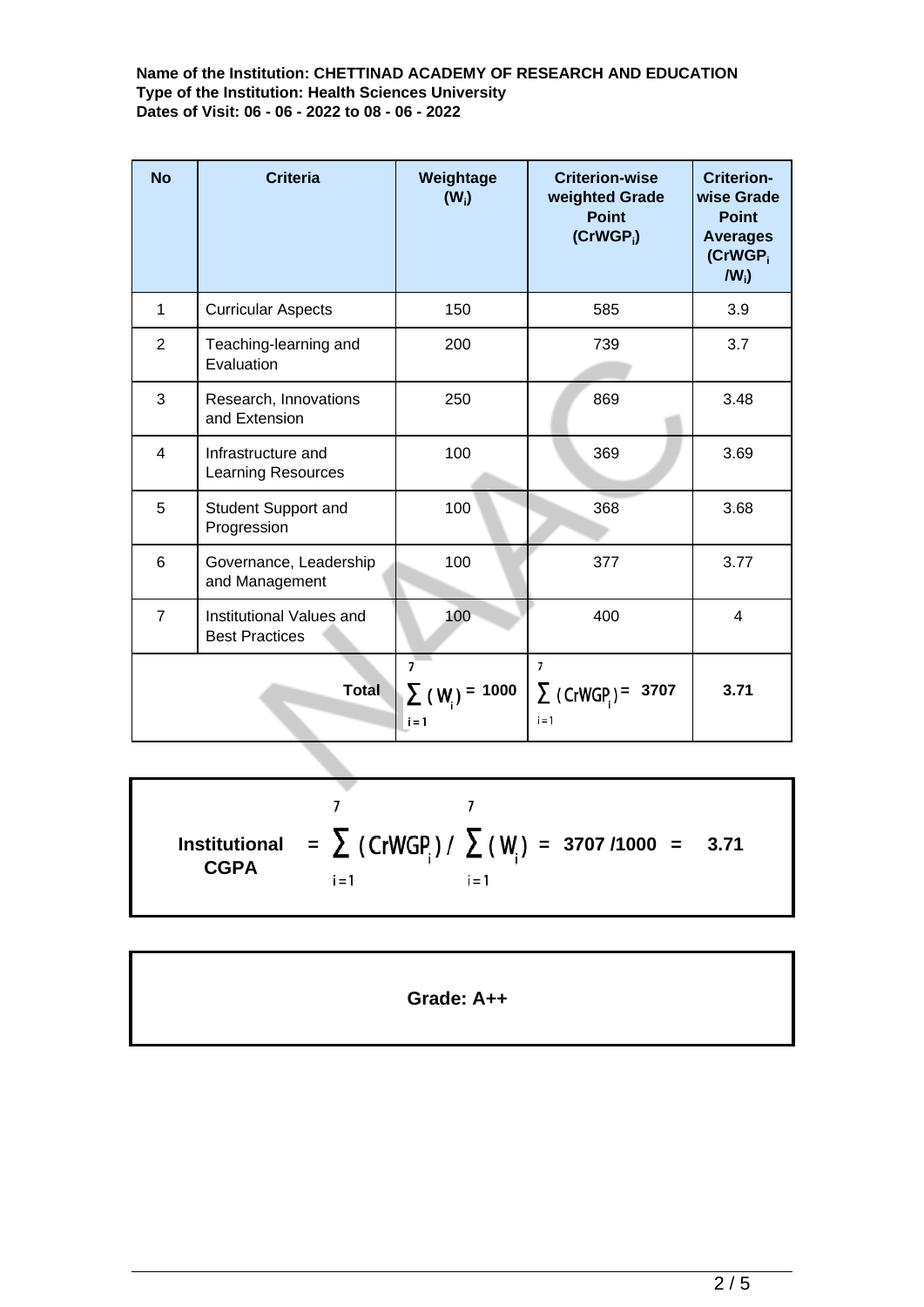#### **Name of the Institution: CHETTINAD ACADEMY OF RESEARCH AND EDUCATION Type of the Institution: Health Sciences University Dates of Visit: 06 - 06 - 2022 to 08 - 06 - 2022**

| <b>No</b>                                                                                                   | <b>Criteria and Key Indicators</b>                                                    | <b>Key Indicator</b><br>Weightage<br>$(W_i)$                     | <b>Key Indicator Wise</b><br>Weighted<br><b>Grade Points</b><br>(KIWGP) <sub>i</sub> |  |  |  |  |
|-------------------------------------------------------------------------------------------------------------|---------------------------------------------------------------------------------------|------------------------------------------------------------------|--------------------------------------------------------------------------------------|--|--|--|--|
| <b>Criterion 1: Curricular Aspects</b>                                                                      |                                                                                       |                                                                  |                                                                                      |  |  |  |  |
| 1.1                                                                                                         | <b>Curriculum Design and Development</b>                                              | 50                                                               | 185                                                                                  |  |  |  |  |
| 1.2                                                                                                         | Academic Flexibility                                                                  | 40                                                               | 160                                                                                  |  |  |  |  |
| 1.3                                                                                                         | <b>Curriculum Enrichment</b>                                                          | 40                                                               | 160                                                                                  |  |  |  |  |
| 1.4<br><b>Feedback System</b>                                                                               |                                                                                       | 20                                                               | 80                                                                                   |  |  |  |  |
|                                                                                                             | <b>Total</b>                                                                          | $\Sigma$ W <sub>1</sub> =150                                     | $\Sigma$ (KIWGP) <sub>1</sub> = 585                                                  |  |  |  |  |
| $\sum$ (KIWGP) <sub>1</sub> / $\sum$ W <sub>1</sub> =<br>Calculated CrGPA <sub>1</sub> =<br>$585/150 = 3.9$ |                                                                                       |                                                                  |                                                                                      |  |  |  |  |
|                                                                                                             | <b>Criterion 2: Teaching-learning and Evaluation</b>                                  |                                                                  |                                                                                      |  |  |  |  |
| 2.1                                                                                                         | <b>Student Enrollment and Profile</b>                                                 | 10                                                               | 29                                                                                   |  |  |  |  |
| 2.2                                                                                                         | <b>Catering to Student Diversity</b>                                                  | 15 <sub>1</sub>                                                  | 60                                                                                   |  |  |  |  |
| 2.3                                                                                                         | <b>Teaching-Learning Process</b>                                                      | 25                                                               | 100                                                                                  |  |  |  |  |
| 2.4                                                                                                         | <b>Teacher Profile and Quality</b>                                                    | 55                                                               | 220                                                                                  |  |  |  |  |
| 2.5                                                                                                         | <b>Evaluation Process and Reforms</b>                                                 | 40                                                               | 160                                                                                  |  |  |  |  |
| 2.6                                                                                                         | <b>Student Performance and Learning</b><br>Outcomes                                   | 25                                                               | 70                                                                                   |  |  |  |  |
| 2.7                                                                                                         | <b>Student Satisfaction Survey</b>                                                    | 30                                                               | 100                                                                                  |  |  |  |  |
|                                                                                                             | <b>Total</b>                                                                          | $\overline{\Sigma}$ W <sub>2</sub> =200                          | $\Sigma$ (KIWGP) <sub>2</sub> =739                                                   |  |  |  |  |
|                                                                                                             |                                                                                       |                                                                  |                                                                                      |  |  |  |  |
|                                                                                                             | Calculated CrGPA <sub>2</sub> = $\sum$ (KIWGP) <sub>2</sub> / $\sum$ W <sub>2</sub> = |                                                                  | $739/200 =$<br>3.7                                                                   |  |  |  |  |
|                                                                                                             | <b>Criterion 3: Research, Innovations and Extension</b>                               |                                                                  |                                                                                      |  |  |  |  |
| 3.1                                                                                                         | Promotion of Research and Facilities                                                  | 30                                                               | 120                                                                                  |  |  |  |  |
| 3.2                                                                                                         | <b>Resource Mobilization for Research</b>                                             | 20                                                               | 80                                                                                   |  |  |  |  |
| 3.3                                                                                                         | Innovation Ecosystem                                                                  | 20                                                               | 80                                                                                   |  |  |  |  |
| 3.4                                                                                                         | <b>Research Publications and Awards</b>                                               | 100                                                              | 279                                                                                  |  |  |  |  |
| 3.5                                                                                                         | Consultancy                                                                           | 15                                                               | 50                                                                                   |  |  |  |  |
| 3.6                                                                                                         | <b>Extension Activities</b>                                                           | 45                                                               | 180                                                                                  |  |  |  |  |
| 3.7                                                                                                         | Collaboration                                                                         | 20                                                               | 80                                                                                   |  |  |  |  |
|                                                                                                             | <b>Total</b>                                                                          | $\Sigma$ W <sub>3</sub> =250                                     | $\Sigma$ (KIWGP) <sub>3</sub> =869                                                   |  |  |  |  |
|                                                                                                             | Calculated CrGPA $_3$ =                                                               | $\overline{\sum}$ (KIWGP) <sub>3</sub> / $\sum$ W <sub>3</sub> = | $869 / 250 = 3.48$                                                                   |  |  |  |  |
|                                                                                                             | <b>Criterion 4: Infrastructure and Learning Resources</b>                             |                                                                  |                                                                                      |  |  |  |  |
| 4.1                                                                                                         | <b>Physical Facilities</b>                                                            | 20                                                               | 65                                                                                   |  |  |  |  |
| 4.2                                                                                                         | Clinical, Equipment and Laboratory<br><b>Learning Resources</b>                       | 30                                                               | 114                                                                                  |  |  |  |  |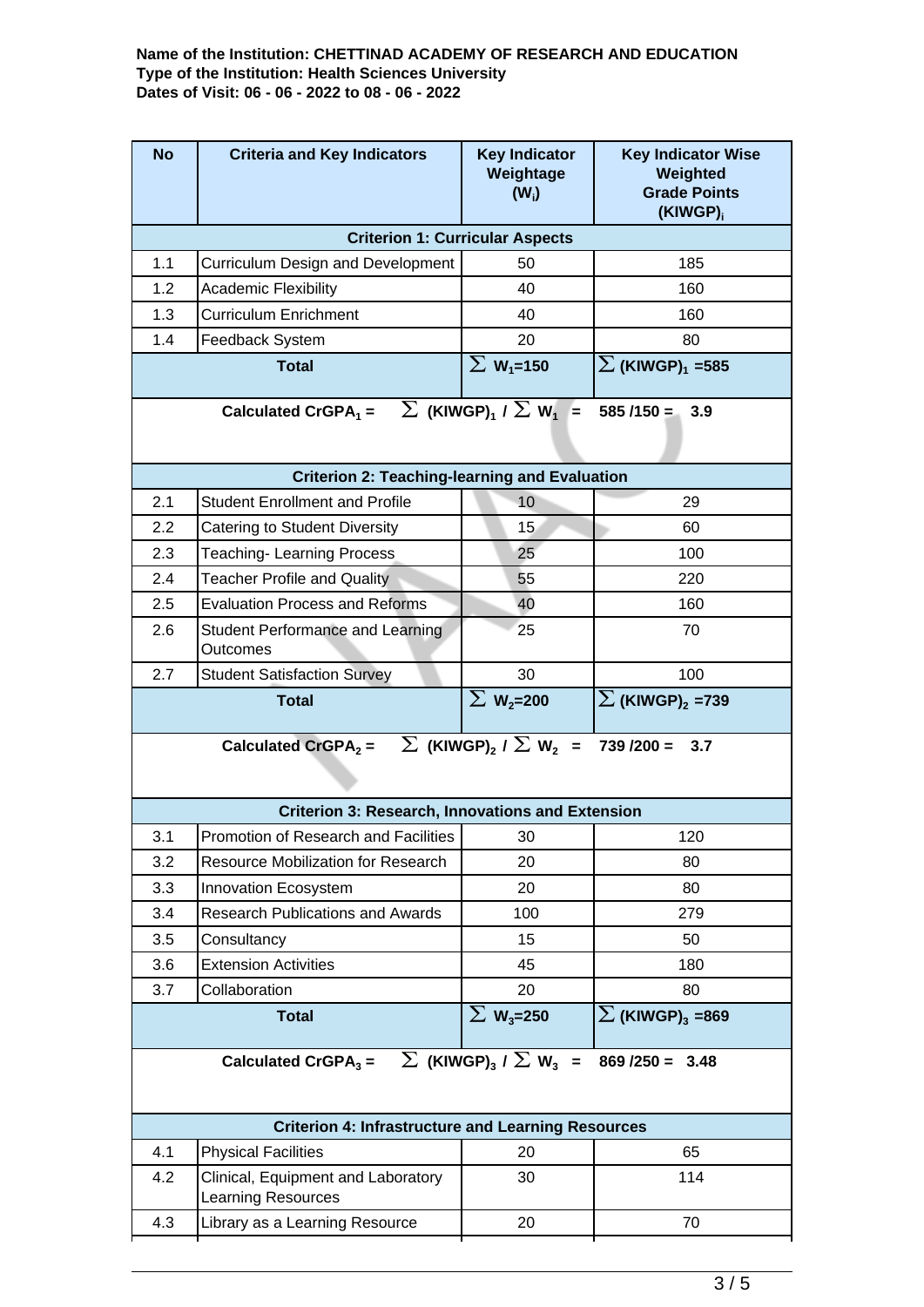| <b>No</b>                                                                                                                                                         | <b>Criteria and Key Indicators</b>                              | <b>Key Indicator</b><br>Weightage<br>$(W_i)$ | <b>Key Indicator Wise</b><br>Weighted<br><b>Grade Points</b><br>(KIWGP) <sub>i</sub> |  |  |  |  |
|-------------------------------------------------------------------------------------------------------------------------------------------------------------------|-----------------------------------------------------------------|----------------------------------------------|--------------------------------------------------------------------------------------|--|--|--|--|
| 4.4                                                                                                                                                               | <b>IT Infrastructure</b>                                        | 20                                           | 80                                                                                   |  |  |  |  |
| 4.5                                                                                                                                                               | Maintenance of Campus<br>Infrastructure                         | 10                                           | 40                                                                                   |  |  |  |  |
|                                                                                                                                                                   | <b>Total</b>                                                    | $\Sigma$ W <sub>4</sub> =100                 | $\sum$ (KIWGP) <sub>4</sub> =369                                                     |  |  |  |  |
| $\sum$ (KIWGP) <sub>4</sub> / $\sum$ W <sub>4</sub> = 369 /100 = 3.69<br>Calculated CrGPA <sub>4</sub> =                                                          |                                                                 |                                              |                                                                                      |  |  |  |  |
| <b>Criterion 5: Student Support and Progression</b>                                                                                                               |                                                                 |                                              |                                                                                      |  |  |  |  |
| 5.1                                                                                                                                                               | <b>Student Support</b>                                          | 30                                           | 118                                                                                  |  |  |  |  |
| 5.2                                                                                                                                                               | <b>Student Progression</b>                                      | 40                                           | 130                                                                                  |  |  |  |  |
| 5.3                                                                                                                                                               | <b>Student Participation and Activities</b>                     | 20                                           | 80                                                                                   |  |  |  |  |
| 5.4                                                                                                                                                               | Alumni Engagement                                               | 10                                           | 40                                                                                   |  |  |  |  |
|                                                                                                                                                                   | <b>Total</b>                                                    | $\Sigma$ W <sub>5</sub> =100                 | $\sum$ (KIWGP) <sub>5</sub> =368                                                     |  |  |  |  |
| $\sum$ (KIWGP) <sub>5</sub> / $\sum$ W <sub>5</sub> =<br>Calculated CrGPA $_5$ =<br>$368/100 = 3.68$<br><b>Criterion 6: Governance, Leadership and Management</b> |                                                                 |                                              |                                                                                      |  |  |  |  |
| 6.1                                                                                                                                                               | Institutional Vision and Leadership                             | 10                                           | 40                                                                                   |  |  |  |  |
| 6.2                                                                                                                                                               | <b>Strategy Development and</b><br>Deployment                   | 15                                           | 60                                                                                   |  |  |  |  |
| 6.3                                                                                                                                                               | <b>Faculty and Staff Empowerment</b><br><b>Strategies</b>       | 25                                           | 97                                                                                   |  |  |  |  |
| 6.4                                                                                                                                                               | <b>Financial Management and</b><br><b>Resource Mobilization</b> | 20                                           | 80                                                                                   |  |  |  |  |
| 6.5                                                                                                                                                               | Internal Quality Assurance System                               | 30                                           | 100                                                                                  |  |  |  |  |
|                                                                                                                                                                   | <b>Total</b>                                                    | $\Sigma$ W <sub>6</sub> =100                 | $\Sigma$ (KIWGP) <sub>6</sub> =377                                                   |  |  |  |  |
| Calculated CrGPA <sub>6</sub> = $\sum$ (KIWGP) <sub>6</sub> / $\sum$ W <sub>6</sub> = 377 /100 = 3.77                                                             |                                                                 |                                              |                                                                                      |  |  |  |  |
|                                                                                                                                                                   | <b>Criterion 7: Institutional Values and Best Practices</b>     |                                              |                                                                                      |  |  |  |  |
| 7.1                                                                                                                                                               | <b>Institutional Values and Social</b><br>Responsibilities      | 50                                           | 200                                                                                  |  |  |  |  |
| 7.2                                                                                                                                                               | <b>Best Practices</b>                                           | 30                                           | 120                                                                                  |  |  |  |  |
| 7.3                                                                                                                                                               | <b>Institutional Distinctiveness</b>                            | 20                                           | 80                                                                                   |  |  |  |  |
|                                                                                                                                                                   | <b>Total</b>                                                    | $\Sigma$ W <sub>7</sub> =100                 | $\Sigma$ (KIWGP) <sub>7</sub> =400                                                   |  |  |  |  |
| $\sum$ (KIWGP) <sub>7</sub> / $\sum$ W <sub>7</sub> =<br>Calculated CrGPA <sub>7</sub> =<br>$400/100 =$<br>$\overline{\mathbf{4}}$                                |                                                                 |                                              |                                                                                      |  |  |  |  |
|                                                                                                                                                                   | <b>Grand Total</b>                                              | 1000                                         | 3707                                                                                 |  |  |  |  |